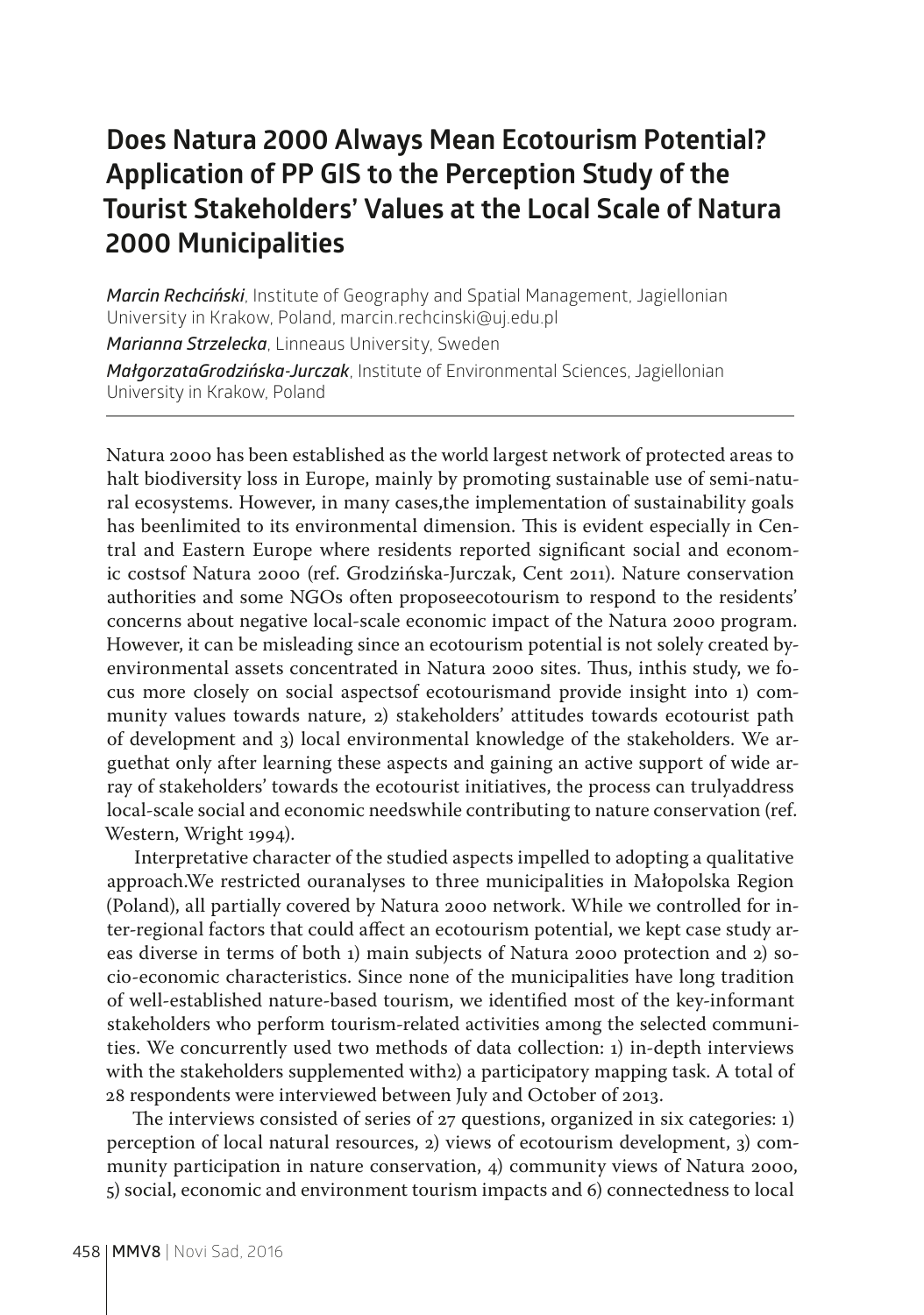nature. The interviews were transcribed, coded and interpreted, following the formulated research questions.

We included mapping task to enrich the collected results with spatial information. This enabled us to interpret associations between subjective, self-reported attitudes of the respondents and objective, spatially-defined environmental assets and Natura 2000 sites borders. To ensure maximum comprehensiveness of the task to the community respondents, we adopted a pen-and-pencil mapping technique (ref. Pocewicz et al. 2012). We got insight into local environmental knowledge of the respondents by defining separate mapping attributes for each of the environmental components (rocks, air, water, soils, plants and animals) and by asking the stakeholders to map all subjectively valued features of the local-scale landscape, following the proposed categories. To deepen the value-side of the analysis, we divided all the categories into two further subgroups: one connected to the natural values of the landscape and second to the economic ones. For example, respondents were asked to mark a) areas valued for their clear air as well as b) those areas they regarded as attractive for placing wind turbines. Finally, we asked respondents to map: 2) areas subjectively viewed as attractive for a specific (listed) form of ecotourism, 3) areas to be excluded from tourist activities, 4) areas with both existing and preferred elements of ecotourism infrastructure. After digitalizing all the responses using ArcMap 10.2.2 software, we performed hotspot analyses and calculated a collection of spatial indications to enrich qualitative analyses of the maps, following Klain& Chan's (2012) approach.

We observed substantial coherence of the results gained with the use of the two independent methods. We learned that the closest dependence of the residents to provisioning values of the environment, the more limited willingness to diversity local economy through ecotourism development. Spatial analyses allowed for identifying potential areas of conflicts between contradictory directions of use of the same ecosystems. Importantly, the areas were designated based on stakeholders' responses only, thus they are expected to be potentially more easily managed based on bottom-up approaches. Surface area analyses helped to interpret the capability of the area to provide site-specific ecotourism assets: the more uniformly perceived landscape by the stakeholders, the smaller potential to attract well-prepared ecotourists, dedicated to experience a specifically-defined environmental value.

Also, the way the stakeholders' understand an ecotourism itself can influence internal potential of its development. While most of the respondents recognized core components of the ecotourism correctly (they associated it with (1) experience of nature, (2) ecological education and learning about local ecosystemsor(3) minimizing pressure on those ecosystems), we found examples of significant misunderstanding in that respect (e.g. ski resort proposal in the core zone of a Natura 2000 site or associating local ecotourism assets with a town's economic zone or dinosaur theme park).

Finally, Natura 2000 sites may not be perceived as themost environmentallyattractive areas in the municipality and therefore they aren't consideredcore ecotourism assets. We found this perception is linked to the size of the site and its distance from the main municipality settlements (fig. 1.). However, the results of mapping ex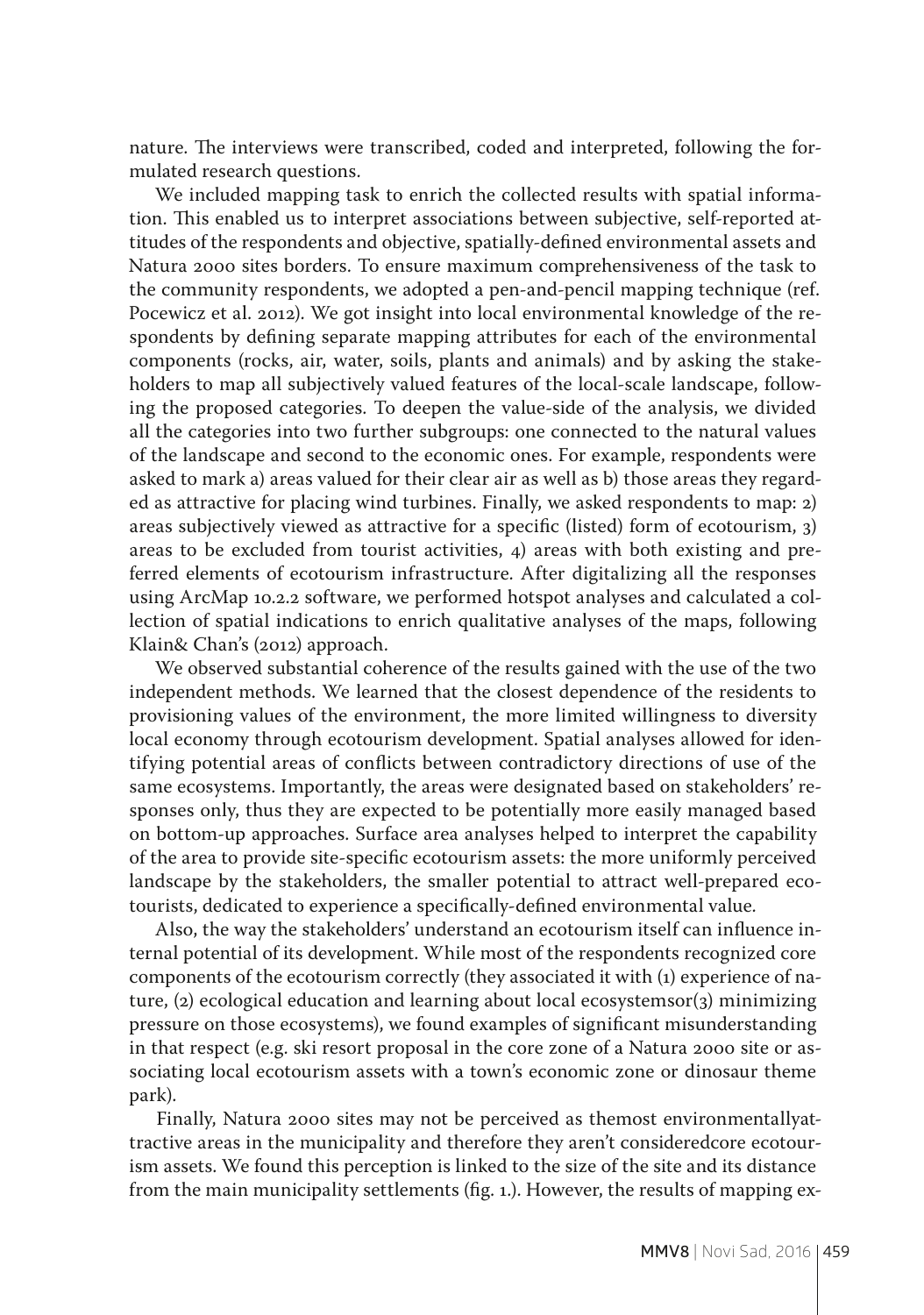ercise revealed shortages in internal (community-addressed) promotion of the protected values. This was evident as some of the stakeholders were unaware of the potentially attractive resources of Natura 2000 sites in their vicinity.

The study demonstratespotential of a successfulapplication of public participation GIS (PPGIS) to ecotourism-planning processes. PPGIS, defined as a variety of GIS tools to engage public in decision-making (ref. Sieber 2006), is already widely used for optimising urban planning, protected area management or land-use conflict facilitation, however it has been still unpopular in the ecotourism contexts, so far. We believe our results provide a step forward establishing closer connections between multidisciplinary science, nature conservation agencies, tourism industry and local communities in Poland to better inform unavoidable social and economic processes which affect all of these groups of interests.



**Fig.** *1. An example of limited spatial colocation of subjectively valued naturals features and borders of Natura 2000 sites in Dobra municipality (Małopolska Region, Poland)*